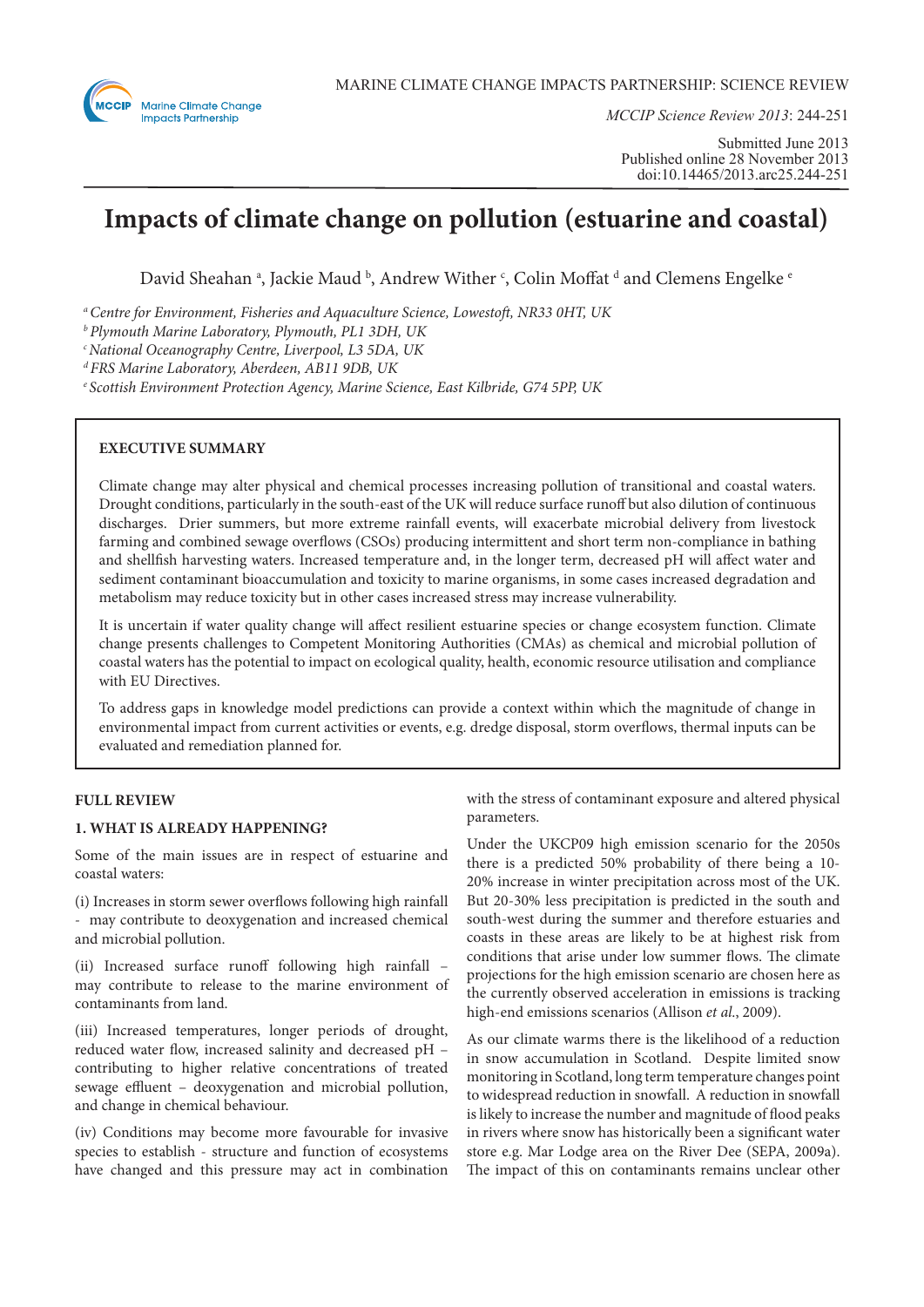than it will influence the flow regime and perhaps exacerbate other aspects of flow which will be influenced by greater precipitation. The polybrominated diphenyl ether congener pattern in trout from Lochnagar, a loch influenced by snow accumulation, is quite distinct with BDE99 dominating the profile (Webster *et al.*, 2008). It is unclear the reason for this, but illustrates a possible impact at altitude which may be altered if the conditions change and this may be translocated to estuarine and coastal environments. It is interesting to note that in a study by the Food Standards Agency, the dioxin concentrations in red deer liver from animals from the north of Scotland, including relatively close to Lochnagar, were above the 6 pg WHO-TEQ/g fat (Food Standards Agency, 2006). The most likely source of such contaminants is precipitation, some of which will be snow. This may be indicative of the presence of dioxins which may be released into the aquatic environment or may be more accessible if they enter the Scottish aquatic environment through rainfall rather than snow.

Increased flooding can increase soil and sediment erosion, leading to the remobilisation of metals and persistent organic compounds (Dennis *et al*., 2003; Whitehead *et al*., 2008) and micronutrients such as manganese, which at higher concentrations are toxic (Environment Agency, 2003). As a result of flooding in 2000, large-scale remobilisation of metal-rich mine waste occurred in the headwaters of the River Swale, a tributary of the Yorkshire Ouse. Over the last 20 years increased flooding in this catchment (Longfield and Macklin, 1999), has resulted in much higher rates of metal cycling and redistribution. Floodplain sediments contaminated by mine waste are therefore a predominant supplier of sediment-associated metals in many UK and other similarly historically contaminated river basins.

Any increased storminess will also increase the probability of contaminant remobilisation from sediments particularly on exposed coasts. Rising sea level in isolation is unlikely to increase total mobilisation of sediment, but may well mobilise new sources of sediment hitherto above the level of tidal influence with unpredictable consequences.

Sediment contaminants may also be released from terrestrial sources as a result of coastal erosion although under UKCP09, sea-level rise and storm surges that may contribute to increased coastal erosion are generally predicted to be less significant than was the case for UKCP02. However, recently reported data provide an example where coastal erosion has contributed to contaminant input to the marine environment. In May 2008 a coastal landslide deposited landfill debris onto the shore near Lyme Regis, UK. Six months later, the sampling and analysis of intertidal sediments and biota from the area showed elevated metal concentrations near the landslip zone and in several cases these exceeded Threshold Effects or Probable Effects Levels for six metals (As, Cu, Hg, Ni, Pb, Zn) and there were several instances of increased accumulation in marine molluscs (Pope *et al.*, 2011).

Remobilisation of sediments regardless of the presence of contaminants also has the potential to cause deoxygenation in the water column which has been demonstrated

experimentally for sediments from various UK river systems (Neal *et al.*, 2006) and marine areas such as sea lochs e.g. Loch Creran (Almroth-Rosell *et al*., 2012). This potential increase in chemical load and physical effects in estuarine and coastal waters will add further stress to exposed organisms.

Increased storm events producing combined sewer overflows can also lead to the greater mobilisation of some contaminants e.g. those associated with particulates but dissolved substances dependent on their source may be reduced in concentration compared to low flow conditions (e.g. see Neal *et al*., 2000). The situation may be more complicated as the highest concentrations of some pollutants occur in the early part of a storm event the so called 'first flush' (e.g. Lee *et al*., 2002) and so organisms are exposed to a pulsed exposure of pollutants. Conversely under reduced water flow during periods of drought, organisms in receiving waters will be exposed to relatively higher concentrations of chemical contaminants, e.g. priority pollutants from continuous point or diffuse inputs (Gasperi *et al.*, 2008).

Although chemical contaminants in storm overflows are of concern, the human pathogens present in combined sewer overflow (CSO) discharges have implications for disease transmission and ill health through consumption of shellfish (Lee *et al*., 2003) and use of recreational waters (WHO, 2003). The dominance of storm events in the export of pathogens (and many other contaminants is now well established, Kay *et al*., 2008a). Studies of shellfish held in the vicinity of storm overflows immediately following CSO events have been shown to have faecal coliform bacteria and Escherichia coli flesh concentrations that exceed European shellfish hygiene requirements (Kay *et al.*, 2008b). There is also economic impact from the pollution loading where bathing water quality is reduced which restricts the attractiveness of coastal resorts to visitors (Georgiou and Brouwer, 2010). Any increased frequency in periods of more intense rainfall is expected to increase the export of microbial pathogens to surface waters. The impact of rainfall is demonstrated by the increased numbers of 'failing' bathing waters during the wet summers of 2011 and 2012 (Defra, 2012).

Change in physical factors such as temperature, and chemical factors such as dissolved oxygen, salinity and pH may also affect toxicity, mobility and fate of chemicals. For example ammonia is present in the aquatic environment in equilibrium between free ammonia  $(NH_3)$  and the ammonium ion  $(NH_4^+)$ . Under all normal conditions the bulk of the ammonium encountered in estuaries will be as the ammonium ion (Clegg and Whitfield, 1995). Although both forms of ammonia may have adverse impacts, it is the unionised 'free' ammonia which exerts the main toxic impact to fish and other marine organisms (Eddy 2004). Higher pH (e.g. less acidic conditions) and temperature (an increase of 10°C has been shown to increase toxicity by a factor of four to some species (Kir *et al*., 2004) and lower salinity all increase the proportion of unionised ammonia. Total ammonia concentrations in estuaries may increase during low flow conditions as dilution is reduced, and loads invariably rise significantly during intense rainfall events through discharge of storm sewage and increases from diffuse sources.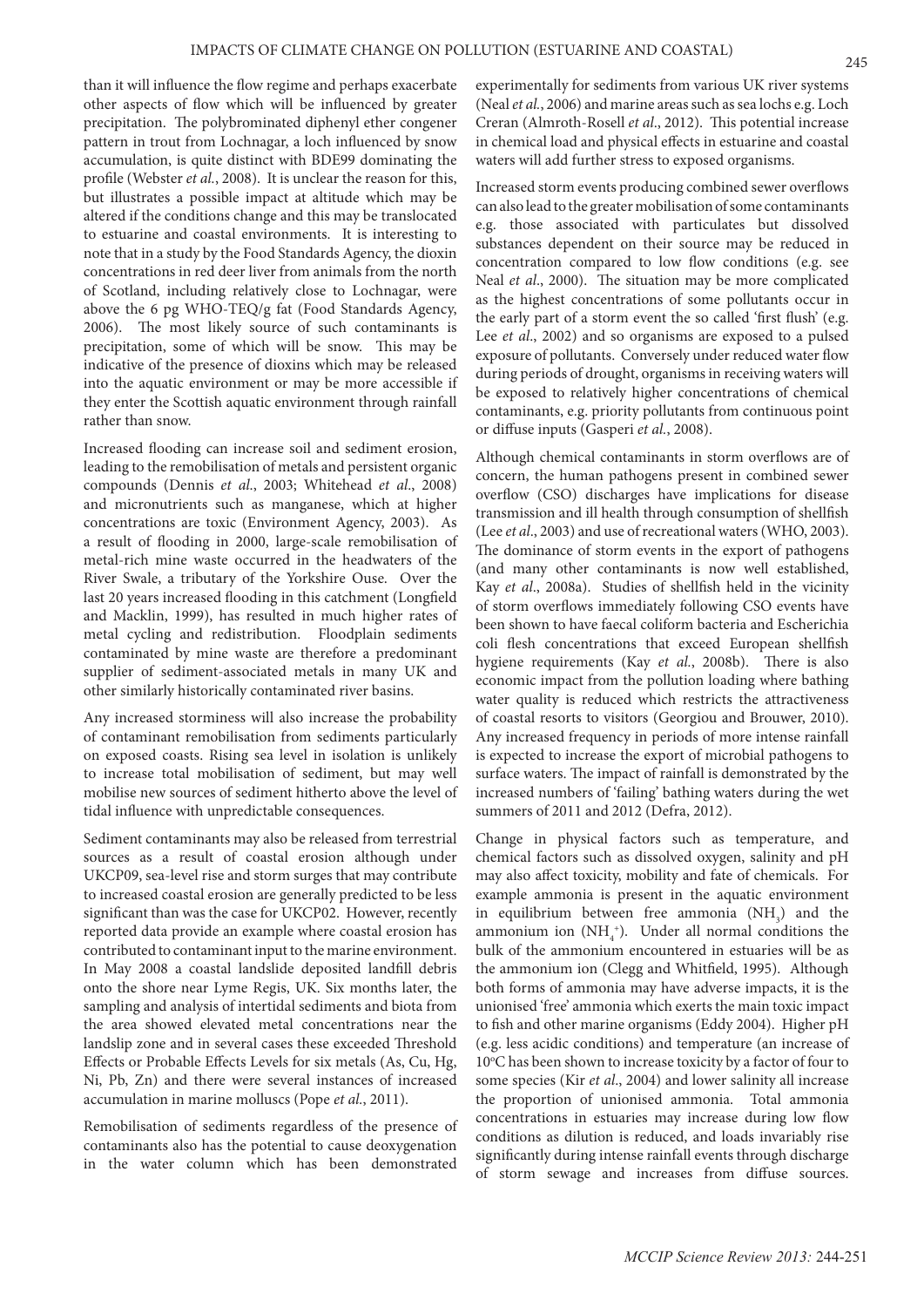However, the build up of ammonia may be counteracted to some extent by nitrification processes giving rise to increased nitrate concentrations as ammonia is oxidised to nitrate. The impact of climate change on ammonia toxicity remains a big unknown. The likely increase in temperature is pulling in one direction, whilst possible decreases in pH (more acidic conditions) and increased salinity pull in the other. As the relative rates of these changes are difficult to predict we are entering a period of great uncertainty.

Conversely for other chemicals a decrease in temperature can result in increased toxicity, e.g. pyrethroid insecticides (Weston *et al*., 2009). The increase/decrease of toxicity with increase/decrease in temperature depends upon the balance between chemical degradation and uptake and excretion and whether more toxic metabolites of a parent chemical result from metabolism by an organism.

The modulation of levels of dissolved organic carbon present in the aquatic systems, some as a direct result of climate change, may directly affect the bioavailability and toxicity of certain contaminants. Loss of soil organic matter reduces soil properties including the ability to retain pollutants and nutrients resulting in increases in pollutant load in run-off. The concentration of organic carbon in many Scottish rivers has approximately doubled over recent years, with soils being the most likely source (SEPA, 2009b). Most of the sites with increasing TOC were in the east of Scotland, but this reflects the distribution of sites sampled. However, no trend has been observed overall in the concentration of suspended solids in Scottish rivers (SEPA, 2011a). Increase in rainfall and extreme weather events might be expected to lead to increased suspended solid concentrations, but could have been counteracted by changes in water course management. In most regions of Scotland, winter flows and the frequency of high flow events have increased over the last decades (SEPA, 2011b). Thus, while total solid concentrations have not significantly increased, the data suggest an increase in the loading as flows have increased. The implications of this for contaminant and nutrient redistribution, specifically to estuarine and coastal locations, are unclear.

Potential changes in chemical and physical conditions under climate change also have the potential to impact upon UK compliance with emerging regulatory frameworks such as the Water Framework Directive (WFD) and Marine Strategy Framework Directive (MSFD). The WFD provides a regulatory framework for river basins including estuaries and coastal waters. A series of objectives are set under the Directive to ensure that good ecological status is achieved by 2015 and, if that is not possible, it allows interim targets to be set for 2015 and 2021 with full compliance by 2027. Status is assessed on the basis of various chemical, physical, and ecological parameters all of which may be influenced by climate change, leading to a failure to achieve environmental objectives. The MSFD will regulate the marine environment from coastal waters outwards and aims to achieve good environmental status by 2020.

The UK environmental agencies use many chemical standards, derived both internally and externally, to help

protect the environment. Some of these standards could potentially be adversely influenced by climate change (during either the standard derivation or the compliance monitoring phases). The results of a scoping study conducted by the Environment Agency (2003) suggest that the way in which chemical standards are currently set in the EU is already likely to take into account the range of climate changes predicted (at least under UKCIP02 scenarios). However, a case study for EQS compliance monitoring in rivers shows that many more samples may need to be taken to maintain current levels of confidence that chemical standards are not breached.

More recently, much effort has taken place on harmonising European methods to support research on emerging pollutants in view of potential climate change (Schwesig *et al*., 2011). The NORMAN (Network of Reference Laboratories for Monitoring and Bio-monitoring of Emerging Pollutants) is an EU initiative (funded from 2005, but self-sustaining from 2009) that recognises the increasing impact of climate change on the distribution, transformation and toxicity of environmental pollutants. The ultimate aim of NORMAN is the development of a framework for analytical method validation to enable reliable monitoring and bio-monitoring of emerging pollutants.

#### **Climate change research**

The potential influence of climate change upon chemical pollutants has been considered in a number of reviews. Noyes *et al.* (2009) considered interactions of chemicals with biota and the influence of increasing temperature, changing precipitation patterns and salinity. Climate change inducedtoxicological effects include increased uptake by biota, increased elimination, remobilisation of bioaccumulated POPs, increased toxicity, increased metabolism and potential increased detoxification (synthetic pyrethroid pesticides) or more toxic metabolites (organophosphate pesticides), increased salinity and associated increased bioavailability of pesticides/POPs (i.e. the half-life of malathion is known to increase with increasing salinity, (Song and Brown, 1998)). The review also reports that solvent switching and solvent depletion processes involve the partitioning of POPs from water to phytoplankton and zooplankton, followed by bioaccumulation and biomagification up the food chain (Braune *et al*., 2005). It is concluded that effects on toxicants are very likely to be non-linear and predicting thresholds and tipping-points are likely to be an important focus of future research.

Hooper *et al.* (2013) discuss climate-induced toxicant sensitivities (CITS) and the complexity of interactions between climate change and the array of chemical stressors on biota, highlighting that climate change could also act at multiple trophic levels by multiple toxicological pathways. Amongst many, potential effects included ultra-violetphoto-activated toxicity of PAHs in sunnier environments, increased toxicity of pesticides with increasing salinity associated with changing pesticide usage and drier summers, and the relationship between warming, increased runoff, contaminants and hypoxia. The use of mechanistic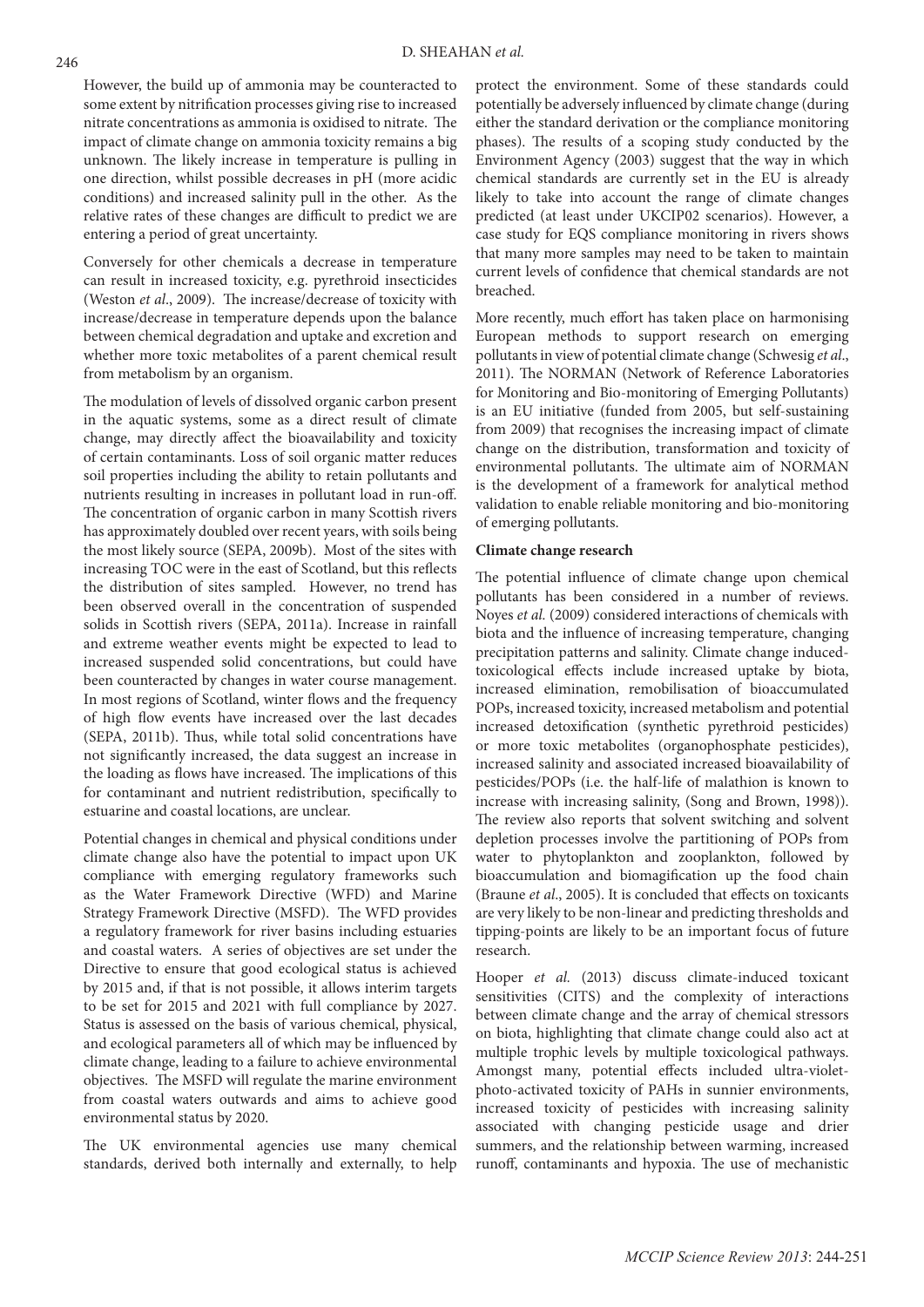toxicology to assess climate change risks is encouraged and adverse outcome pathways (AOPs) are specially highlighted. It is acknowledged that toxic mechanisms tend to be shared across chemical classes and also that biological acclimation mechanisms are generally shared across similar taxonomies. Environmental toxicologists and risk assessors are encouraged to recognise the potential of AOP constructs to facilitate the refocusing and prioritisation of regulatory efforts, research agendas and conservation planning.

There is also evidence to support a change of watermonitoring strategies to focus on analytical methods for biota determination (Carere *et al*., 2011). Climate changes have the potential to enhance the bioavailability of dangerous pollutants with bioaccumulative properties with an increasing risk of transfer in the food chain. Mercury is a key compound because it accumulates in organisms as methylmercury. Environmental factors such as temperature, pH, salinity and DO will all modify the transformation and bioavailability of mercury. The development of Biota standards under the EU Commission proposal (COM(2011)876) will help to address any changing trends in the accumulation of priority substances.

To assist with the understanding of climate change processes and their interactions on water quality, and to enable better prediction the Environment Agency has been increasingly using mathematical models. A science project was undertaken to review the potential impacts of climate change on surface water quality, which although focused on five UK freshwater river systems, is applicable to estuarine and coastal systems (Environment Agency, 2008).

Conclusions from this study suggest that:

- Water quality will be affected by changes in flow regime.
- Lower minimum flows imply higher concentrations downstream of point discharges.
- Increased storm events, especially in summer, could cause more frequent incidences of CSOs discharging highly polluted waters into waterbodies.
- More intense rainfall and flooding could result in increased suspended solids, sediment yields and associated contaminant metal fluxes.

There are other marine pollution issues related to climate change that are highlighted as high-risk issues for further investigation. These include the potential for increased dilution of chemicals following intense rainfall, which may fail to pick up breaches of Environmental Quality Standards (EQSs); the probability of a concentrated first pulse of pollution during a rainfall event following an extended dry period and related specifically to agricultural land, the possibility of increased slurry runoff from dry, fissured ground, again following a period of dry weather. These are all work areas that require further investigation to determine the potential for significant environmental impacts.

As the climate changes and the waters of the North-East Atlantic generally warm, there has been an increase in warmwater fish species (e.g. red mullet, John Dory, triggerfish) in UK

waters during recent decades, while many coldwater species have experienced declines. (Pinnegar, et. al., MCCIP, 2007- 2008). New species may also become established in estuaries and coastal areas as a consequence of human activities such as navigation (Ruiz *et al*., 2000) and aquaculture. Some authors consider invasive species as biological pollutants (Elliott, 2003) as a number of introductions have altered the structure and function of ecosystems (MacDougal and Turkington, 2005) and this pressure may act in combination with the stress of contaminant exposure and altered physical parameters associated with climate change. The direct impacts of non-native species are considered in detail in the relevant 2013 MCCIP report (Cook *et al*., 2013).

It is important to understand how climate change may influence water quality, but predicting the effects of this is particularly difficult for estuarine and coastal areas because of the wide range in natural variability in hydrology, chemistry and ecology. Species in estuaries typically tolerate wide ranging conditions of temperature, salinity and other factors and are therefore resilient to much of the climate driven change and it is uncertain whether species level change will in any case affect functioning (e.g. Elliott and Quintino, 2007). The lower diversity of species present in estuaries may however mean that there is a limited pool of species from which to draw should extreme conditions result in the loss of only a few species (Elliott and Whitfield, 2011).

A number of projects are now underway that attempt to provide a better understanding of the interaction of climate change and the response of species and communities to that change: e.g. the EU project DEVOTES (http://www.devotesproject.eu/) aims to improve the understanding of human activities impacts (cumulative, synergistic, antagonistic) and variations due to climate change on marine biodiversity, using long-term series data (pelagic and benthic). A major aim of the programme is for monitoring and assessment strategies to identify good indicators for assessment at species, habitats and ecosystems level, for the status classification of marine waters.

The EU programme VECTORS ( http://www.marinevectors.eu/) is addressing invasives, outbreaks and changes in fisheries distribution and productivity - in a sea with changing pressures including marine renewables, climate change, ocean acidification, fisheries and shipping.

The EU project KNOWSEAS (http://www.knowseas.com/) aims to provide a comprehensive scientific knowledge base and practical guidance for the application of the Ecosystem Approach to the sustainable development of Europe's regional seas.

#### **2. WHAT COULD HAPPEN?**

(i) Reduced frequency of summer rainfall in UK western and northern areas could lead to improvements in seawater quality in associated bathing waters.

(ii) Higher temperatures- increased uptake/stress/toxicity in some cases increased degradation? *Increased release of contaminants from sediments? Slightly stronger and considerable longer stratification* (UKCP09).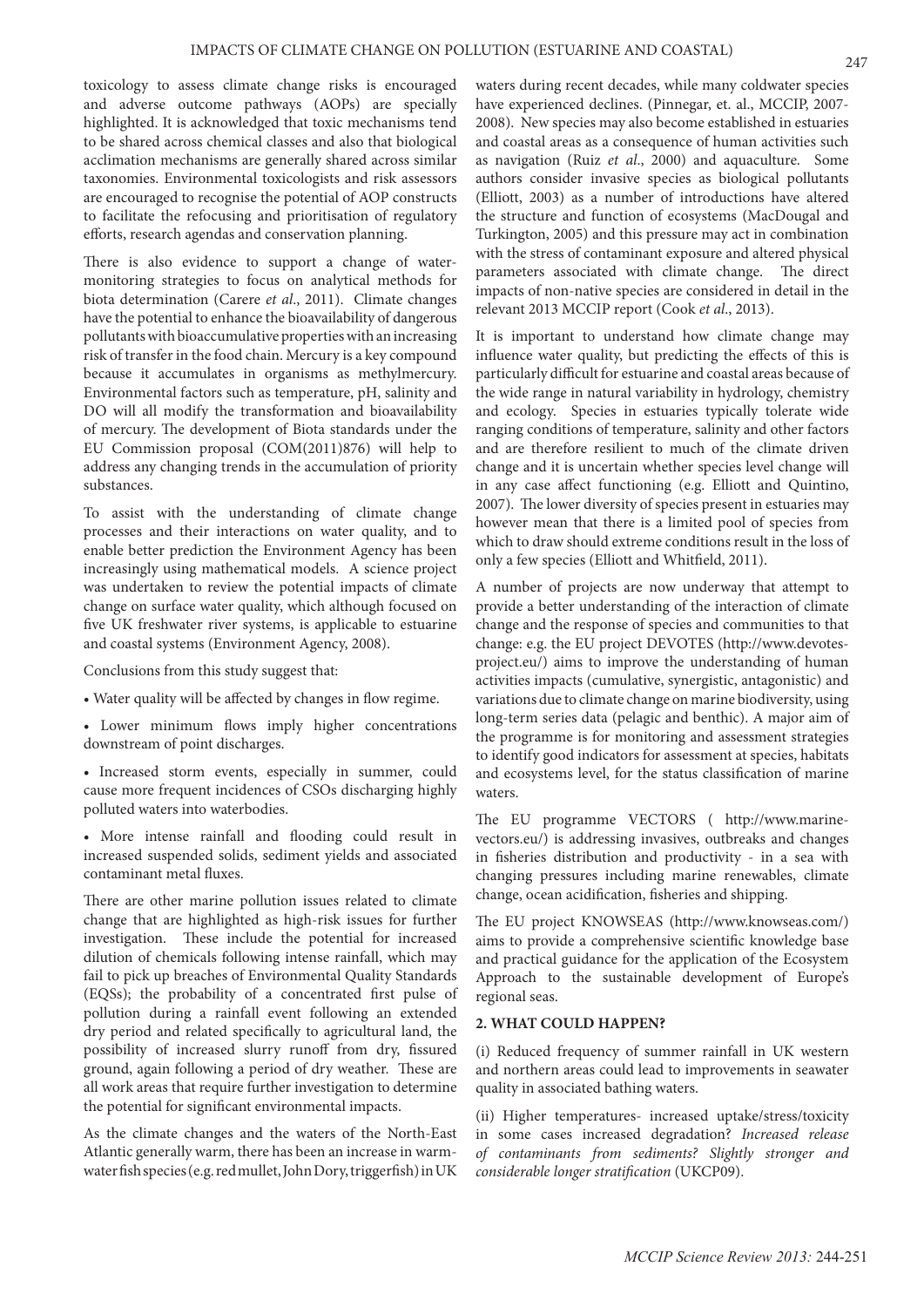(iii) Seawater is becoming more acidic (lower pH) from absorption of carbon dioxide due to increased atmospheric concentrations causes reduced calcification in many species. Already shown in tropics, though some species increase their calcification – therefore a mixed picture– *under acidic conditions metals can become more bioavailable leading to accumulation by marine organisms. Recent data indicate the potential for increased stress from reduced pH resulting in increased mortality and sublethal biological effects when in combination with elevated metal concentrations in sediments*.

(iv) Increased coastal erosion causing pollution to enter the marine environment; either new sources or legacy issues *contaminated sediments and land, near coastal landfills.*

The impact of changed rainfall patterns will not impact all parts of the UK equally. In UK western and northern bathing water sites, the frequency of summer rainfall events is predicted to decrease under current climate change scenarios (Kay *et al*., 2011). It is conceivable, therefore, that a 'health gain' attributable to sea bathing exposures will be observed as the current century unfolds. However, the precision of all such assessments is constrained by the paucity of data on usage rates and activity patterns at EU bathing sites. No parallel assessment of risk from shellfish harvesting waters has, to date, been undertaken which would need to consider the full annual pattern of rainfall-induced water quality impairment and, thus, consider the projected winter increase in storm events for most UK regions (see the 2013 MCCIP report on bathing and shellfish waters, Wither *et al*., 2013).

The effects of climate change are not limited to the potential for increasing concentrations of contaminants as chemical speciation may be influenced by changes in seawater acidity and temperature. In the longer term such pH changes have significant consequences for calcifying organisms due to decreases in specific mineral concentrations, however, seawater acidification specifically may increase the organic and inorganic speciation of metals and as a result, their bioavailability in marine environments. Greater bioavailability of dissolved iron for example may increase primary productivity whereas increase in dissolved copper may result in increased toxicity (Millero et. al., 2009). Both types of change may represent a serious potential risk to water quality and ecosystem health. Climate change and ocean acidification interactions with aquatic toxicology are reviewed by Nikinmaa (2013). The toxicity of weak acids and bases varies markedly with their dissociation status and the uptake of chemicals in organisms depends mainly on their lipophilicity, which is much higher for the acid form than base form. Acidification may also reduce organism' tolerance to a number of other environmental factors including pollutants (Widdicombe and Spicer, 2008). Whilst it is recognised that there are multiple potential interactions between toxicants and ocean acidification, it is not known if such interactions actually occur (Nikinmaa, 2013). Recent experimental studies conducted under simulated ocean acidification (based on predictions for 2100 onwards) demonstrate increased DNA damage and mortality in burrowing amphipods exposed to contaminated sediments from a dredging disposal site off the Tees Estuary (Roberts *et al.*, 2012). Although higher

metal concentrations were measured in the sediments from the disposal site, the metal flux from these and control sediments was similar under simulated ocean acidification and the authors hypothesised that additional stress due to acidification in combination with exposure to the metals in the sediments is primarily responsible for the biological effects observed. Increasing temperatures may also enhance biodegradation of contaminants and therefore reduce pollution impacts. Therefore acidification and warming effects must be considered in combination and are of relevance to future adaptation research.

As climate changes and the waters of the North-East Atlantic continue to warm, there will be further impacts on the distribution of marine species. Recent warming is exceeding the ability of local species to adapt and is consequently leading to major changes in the structure, function and services of these ecosystems. Clearly, over time there have been changes in species distributions as a result of natural climatic variations. However, in considering changes in the distribution and condition of species that would not have occurred in the absence of direct or indirect human impacts, chemical pollution has to be taken into consideration as an additional factor imposing stress to biota (ICES, 2007). The ICES Working Group on Biological Effects of Contaminants (WGBEC) are of the view that current evidence provides a clear link between pollution and climate change, with increasing temperature, decreasing pH or UV radiation possibly acting as additional or synergistic stressors. In addition, an altered composition in primary production (as shown in the Baltic) might influence food availability with more serious pollutant effects. Climate related changes in fish communities might also result in a modified transfer of contaminants within the food web (ICES, 2007).

Another major area of change with respect to contaminant exposure, distribution and effects will relate to shifts in land use and agricultural distribution/practices. This, to respond to climate change, will bring about changes in chemical treatments and hence in pesticide distributions.

Chlorobiphenyl distributions in shallower offshore areas are dominated by atmospheric inputs (Webster *et al*., 2007). If climate change alters the prevailing atmospheric transport systems then this could influence contaminant and nutrient deposition, although the impact of such changes is not known.

## **3. KNOWLEDGE GAPS**

Relating specifically to climate change and coastal pollution a number of knowledge gaps are apparent, many of which are cross-cutting to the different functions of the Environment Agency/SEPA but also engage other organisations that contribute to improved understanding of marine processes. These include but are not limited to the following areas of research:

• Projected changes in the statistical distribution of river flows.

• Estimates of the probabilities of changes in water quality and the probabilities of failing water quality standards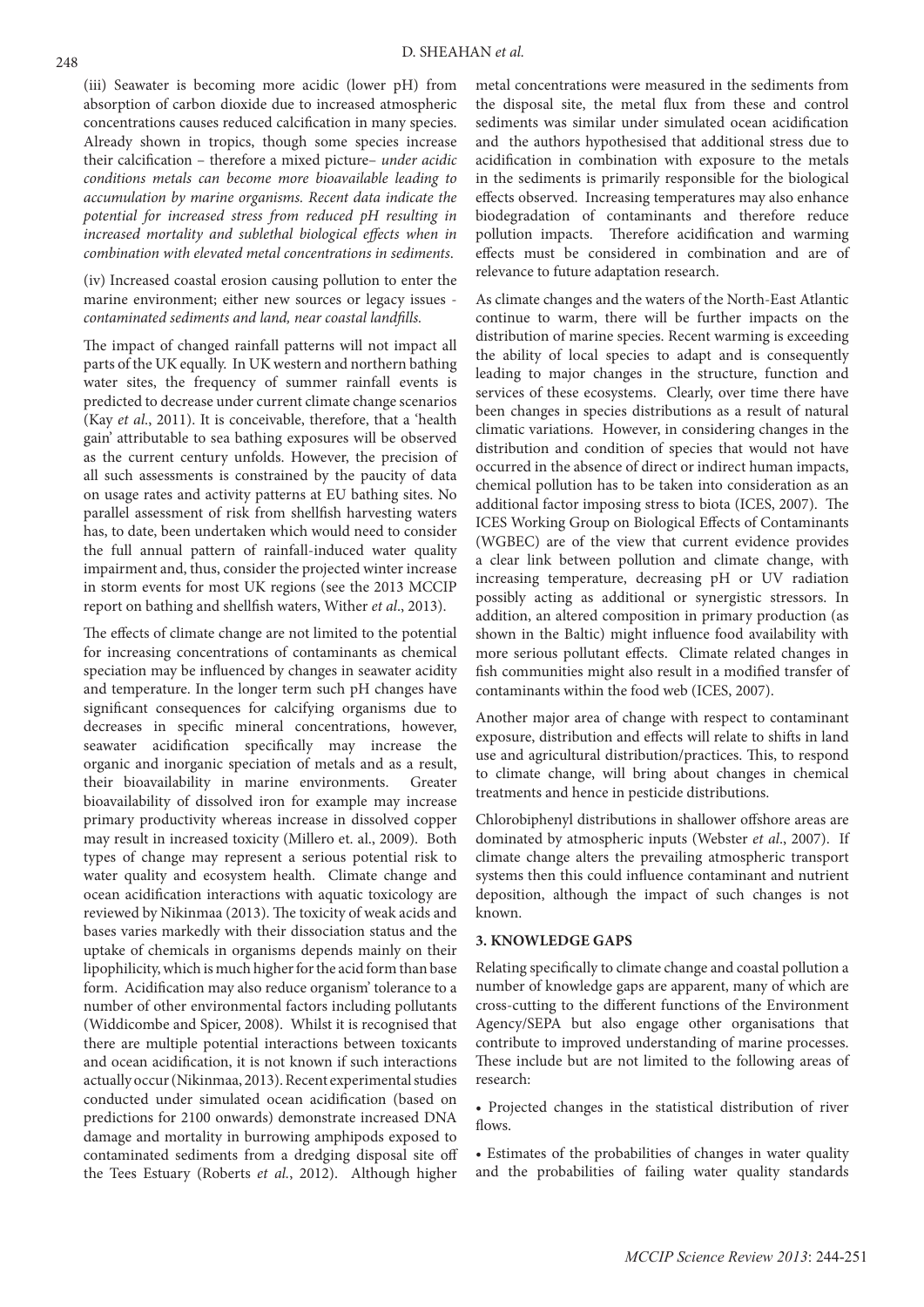including accurate and integrated, process-based prediction models for microbial pollutants in coastal catchments and near-shore receiving waters.

• The joint probability of intense rainfall during or after a long period of dry weather and low river flow.

• The possibility for higher effluent concentrations due to water re-use.

• The possible changes to mixing and circulation of discharges from outfalls.

• The potential for hypoxic episodes in coastal waters causing fish kills.

• Increased distribution of contaminants due to increased sediment disturbance.

• A better understanding of the affects of salinity, temperature and pH change upon chemical contaminants and their potential impact on marine organisms.

• In addition to the issue of coastal pollution per se, there is the wider aspect of the combined impacts of climatic variability and other stressors, such as chemical and microbiological pollutants, and the impact this may have on species distribution.

### In this context:

a. More research is required to evaluate the interactions between climate change and contaminants to better understand and predict how on-going and future climate changes may interact with anthropogenic impacts including, chemical and microbial pollution.

b. Experimental studies and modelling efforts are needed to test various scenarios concerning transport, transfer and cycling of chemical pollutants and to assess the counteracting effects on important species including the impact on their well-being/fitness, and the potential effects on populations/ ecosystems.

c. A better understanding of the resilience of organisms and communities to the different physical and chemical interactions likely under climate change and the translation of this community level; and to ecosystem functioning.

# **4. SOCIO-ECONOMIC IMPACTS**

The potentially increased concentration of contaminants (such as ammonia, various organic chemicals and metals derived from CSO discharges) resulting from storm water inputs or due to reduced water flows may impact adversely on both commercial and recreational fisheries within estuaries.

Estuaries and other transitional and coastal waters are important nursery grounds for commercially important species, e.g. bass, and unfavourable conditions through chemical intoxication could threaten commercial coastal fisheries and recreational sea angling.

Although shellfish have a greater tolerance to some contaminants they are inherently immobile and unable to avoid acute exposure and in the future the potential combined stress of decreased pH and pollution. In addition the greater potential frequency of contamination of shellfisheries

with sewage effluents in particular the microbiological contamination, will mean that greater time and effort will have to be given to depuration of shellfish intended for consumption.

Salmonids are an important commercial species with the recreational fishery also having a high social and commercial value: Increased contamination of surface waters and their deoxygenation can influence fish avoidance well below lethal concentrations and may severely impact salmon runs in vulnerable rivers.

There are over 12,400 full or part time fisherman in the commercial sector (UK Sea Fisheries statistics, 2011).

In 2011, the value of fish landed by UK vessels (in UK and abroad) was £828m (UK Sea Fisheries statistics, 2011).

The Scottish Atlantic salmon farming industry is worth in excess £585 m/yr.(Scottish Government Facts and Figures)

Although the landings of fin-fish have shown a steady decline over many years landings of key shellfish species (*Nephrops,* scallops, and crabs) continue to rise e.g. development of velvet crab fishery in Scotland http://www.scotland.gov.uk/ Publications/2012/05/9899/22, and off the North-East coast of England

Cultivated shellfish total value for 2006 ~£23m to the UK economy (SAGB, 2007)

By comparison wild shellfish from near-shore intertidal and subtidal beds (cockles, mussels and oysters) have a relatively modest commercial value (although still  $\geq$ £6m /yr). The social value of these fisheries is much higher with many local communities having a long established affinity with fishing. The condition of many of these fisheries (Wash, South Wales, Morecambe Bay) is poor and although ammonia and other contaminants have not been identified as a key issue, any chemical stressors present could inhibit recovery (SAGB, 2007).

The value of recreational sea angling is now approaching that of the commercial sector; a 2004 report estimated that recreational sea angling in the UK was worth £1,000m annually (PMSU 2004).

## **5. CONFIDENCE ASSESSMENTS**

#### **What is already happening?**



Amount of evidence

In some areas our current understanding, using the inputs, behaviour and impact of ammonium as an example, is reasonably good and would warrant a higher value for evidence and consensus. This is also the case for microbial pollution for which our knowledge of inputs and behaviour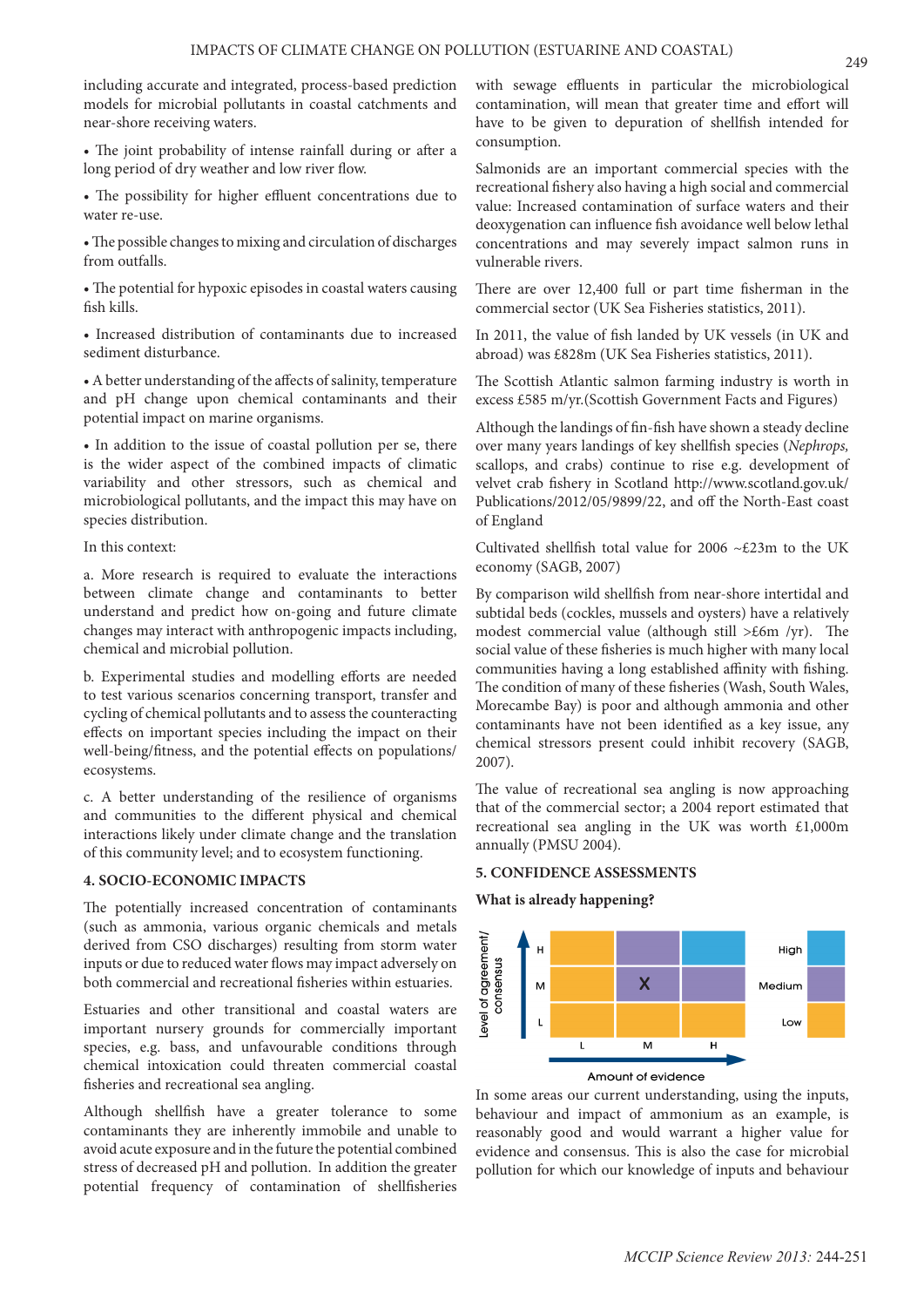in the environment is better understood. But in other cases there is greater uncertainty, e.g. for the distribution of priority pollutants and other chemicals from CSO inputs and the potential for toxicity enhancement through increased temperatures and reducing pH. In particular our knowledge and ability to extrapolate the effects in single species studies to higher levels of biological organisation (population, community, ecosystem) is not good.

**What could happen?** 



Predictions for the future are limited in a number of areas by available research. More specific issues are developed in this report card than were presented previously.

## **CITATION**

Please cite this document as:

Sheahan, D., Maud, J., Wither, A., Moffat, C. and Engelke, C. (2013) Impacts of climate change on pollution (estuarine and coastal). *MCCIP Science Review 2013*, 244-251, doi:10.14465/2013.arc25.244-251

#### **REFERENCES**

- Allison, I., Bindoff, N.L., Bindschadler, R.A., Cox, P.M., de Noblet, N., England, M.H., Francis, J.E., Gruber, N., Haywood, A.M., Karoly, D.J. *et al*. (2009) *The Copenhagen Diagnosis: Updating the World on the Latest Climate Science.*
- Almroth-Rosell, E., Tengberg, A., Andersson, S., Apler, A. and Hall, P.O.J. (2012) Effects of simulated natural and massive resuspension on benthic oxygen, nutrient and dissolved inorganic carbon fluxes in Loch Creran, Scotland. *J. Sea Res*., **72**, 38–48.
- Braune, B.M., Outridge, P.M., Fisk, A.T., Muir, D.C.G., Helm, P.A., Hobbs, K., Hoekstra, P.F., Kuzyk, Z.A., Kwan, M., Letcher, R.J., *et al.* (2005) Persistent organic pollutants and mercury in marine biota of the Canadian Arctic: an overview of spatial and temporal trends. *Science of the Total Environment*, **351**(352), 4-56.
- Carere, M., Miniero, R. and Cicero, M.R. (2011) Potential effects of climate change on the chemical quality of aquatic biota. *TrAC Trends in Analytical Chemistry*, **30**(8), 1214- 1221.
- Clegg, S.L. and Whitfield, M. (1995) A chemical-model of seawater including dissolved ammonia and the stoichiometric dissociation-constant of ammonia in estuarine water and seawater from -2˚C to 40˚C. *Geochim. Cosmochim*., **59**(12): 2403-2421.
- Cook, E.J., Jenkins, S., Maggs, C., Minchin, D., Mineur, F., nall, C. and Sewell, J. (2013) Impacts of climate change on non-native species. *MCCIP Science Review 2013*, 156-167
- Dennis, I.A., Macklin, M.G., Coulthard, T.J. and Brewer, P.A. (2003) The impact of the October–November 2000 floods on contaminant metal dispersal in the Swale catchment, North Yorkshire, UK. *Hydrological Processes*, **17**, 1641– 1657.
- Defra (2012) *Department for Environment, Food and Rural Affairs Information Bulletin ‐ 8 November 2011. 2011 mandatory compliance results for bathing waters in the UK*. http://www.defra.gov.uk/environment/quality/water/ water-quality/bathing/ Accessed 23-09- 2012.
- Eddy, F.B. (2004) *Ammonia in Estuaries*. Environment Agency: Bristol, UK, 12pp.
- Elliott, M. (2003) Biological pollutants and biological pollution–an increasing cause for concern. *Mar. Pollution Bull.*, 46, 275–280.
- Elliott, M. and Quintino, V. (2007) The Estuarine Quality Paradox, Environmental Homeostasis and the difficulty of detecting anthropogenic stress in naturally stressed areas. *Mar. Pollution Bull*., **54**, 640-645.
- Elliott M. and Whitfield, A.K. (2011) Challenging paradigms in estuarine ecology and management. *Estuarine Coast. Shelf Sci*., **94**, 306-314.
- SAGB (2007) *English Shellfish Industry Developing Strategy*, Dr Nick Lake (Consultant) and Dr Sue Utting (Seafish) Co-ordinated by Seafish http://www.shellfish.org.uk/ files/39193strategy.pdfdate of access 30 10 2012
- Environment Agency (2003) *Climate change influences on environmental and human health chemical standards – a scoping study*. RandD Technical Report X1-038.
- Environment Agency (2008) *Potential impacts of climate change on river water quality*. Science Report SC070043/ SR1.
- Food Standards Agency (2006) *Dioxins and dioxin-like PCBs in offals*. http://www.food.gov.uk/multimedia/pdfs/ fsis1506.pdf, 07122009
- Gasperi, J., Garnaud, S., Rocher, V. and Moilleron, R. (2008) Priority pollutants in wastewater and combined sewer overflow. The *Science of the Total Environment*, **407**, 263- 272
- Georgiou, S. and Brouwer, R. (2010) *Economic Evaluation*. In: Bos, R. and Bartram, J. (Eds) Animal Waste, Water Quality and Human Health: WHO - Emerging Issues in Water and Infectious Disease series. International Water Association and WHO, London. (in press).
- Hooper, M.J., Ankley, G.T., Cristol, D.A., Maryoung, L.A., Noyes, P.D. and Pinkerton, K.E. (2013) Interactions between chemical and climate stressors: A role for mechanistic toxicology in assessing climate change risks. *Env. Toxicol. Chem*., **32**(1), 32-48.
- ICES (2007) *Report of the Working Group on Biological Effects of Contaminants (WGBEC)*, 19-23 March 2007, Alessandria, Italy. CM 2007/MHC:03. 129 pp.
- Kay, D. Crowther, J., Stapleton, C.M., Wyler, M.D., Fewtrell, L., Anthony, S.G., Bradford, M., Edwards, A., Francis, C.A., Hopkins, M. *et al.* (2008a) Faecal indicator organisms concentrations and catchment coefiicients in the UK. *Water Res.*, **42**, 442-454.
- Kay, D., Kershaw, S., Lee, R., Wyer, M.D., Watkins, J. and Francis, C. (2008b) Results of field investigations into the impact of intermittent sewage discharges on the microbiological quality of wild mussels (*Mytilus edulis*) in a tidal estuary. *Water Res.*, **42**, 3033–3046.
- Kay, A.L., Crooks, S.M., Pall, P. and Stone, D.A. (2011) Attribution of Autumn/Winter 2000 flood risk in England to anthropogenic climate change: A catchment-based study. *J. Hydrology,* **406**(1-2), 97-112.